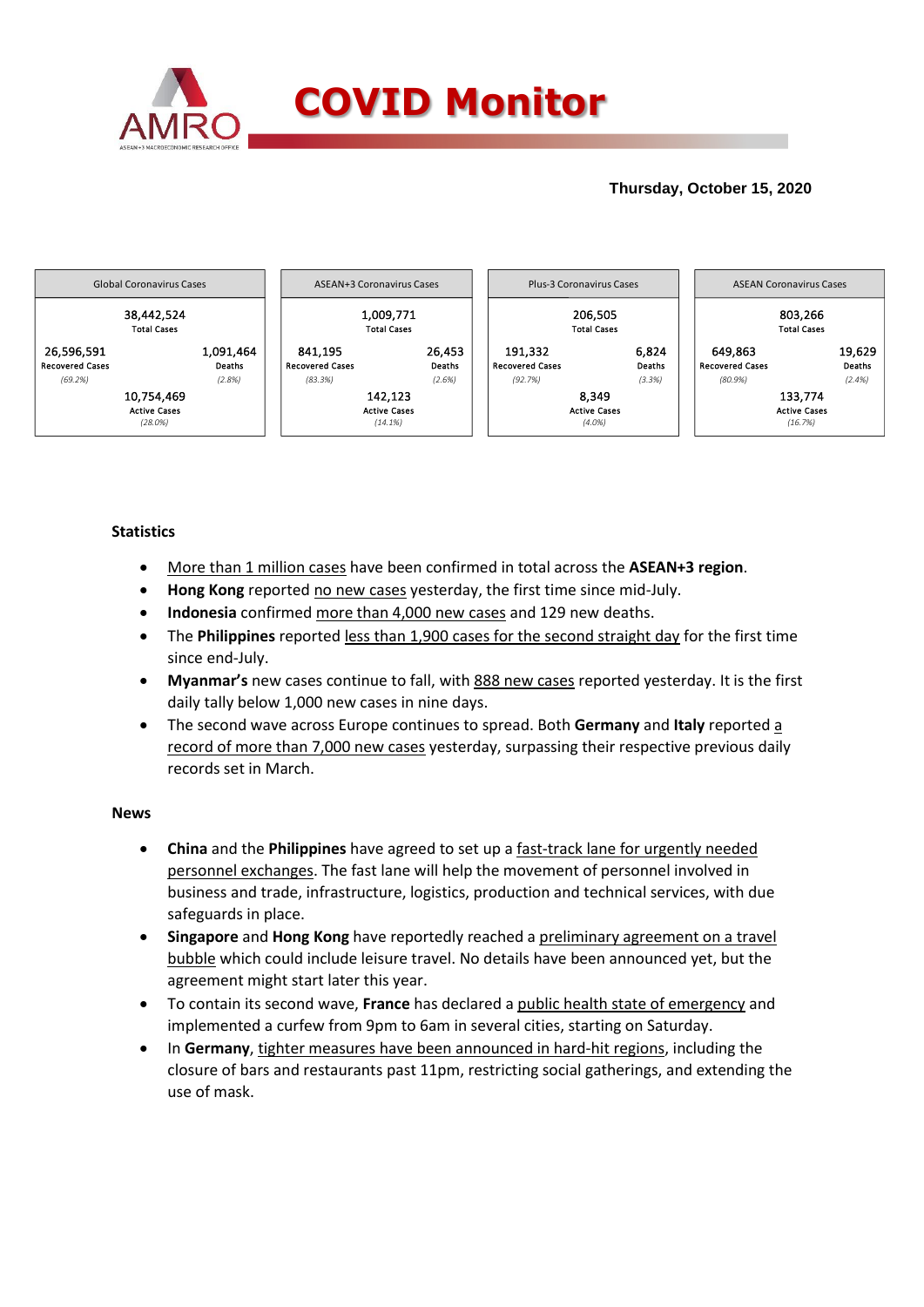

#### Overview of Confirmed COVID-19 Cases

| Data as of 14/10/2020 |
|-----------------------|
|                       |

| <b>Economy</b>                | <b>Total</b> | Cases per 1M   | <b>New</b>                  | <b>New Cases per</b> | <b>New Cases</b>            | <b>∆New Cases</b>    | ∆% New                   | <b>Total</b>        | <b>New</b>                 | <b>Fatality</b> | <b>Total</b>             | <b>Recovery</b> | <b>Active</b>       | <b>Resolved cases</b>    |
|-------------------------------|--------------|----------------|-----------------------------|----------------------|-----------------------------|----------------------|--------------------------|---------------------|----------------------------|-----------------|--------------------------|-----------------|---------------------|--------------------------|
|                               | Cases        | Population     | Cases                       | 1M Pop.              | $(7$ -day avg) <sup>1</sup> |                      | Cases                    | <b>Deaths</b>       | <b>Deaths</b>              | <b>Rate (%)</b> | Recovered                | <b>Rate (%)</b> | Cases               | $(96)^2$                 |
| Global                        | 38,442,524   |                | 312,718                     |                      |                             | $-15,562$            | 0.8                      | 1,091,464           | 5,323                      | 2.8             | 26,596,591               | 69.2            | 10,754,469          | 72.0                     |
| ASEAN+3                       | 1,009,771    |                | 8,164                       |                      |                             | $-51$                | 0.8                      | 26,453              | 261                        | 2.6             | 841,195                  | 83.3            | 142,123             | 72.0                     |
| Plus-3                        | 206,505      |                | 651                         |                      |                             | 38<br>$-89$          | 0.3                      | 6,824               | 12                         | 3.3             | 191,332                  | 92.7            | 8,349               | 85.9                     |
| <b>ASEAN</b>                  | 803,266      |                | 7,513                       |                      |                             |                      | 0.9                      | 19,629              | 249                        | 2.4             | 649,863                  | 80.9            | 133,774             | 84.6                     |
| China                         | 85,622       | 61             | 11                          | 0.0                  |                             | -9                   | 0.0                      | 4,634               | $\mathbf 0$                | 5.4             | 80,742                   | 94.3            | 246                 | 99.7                     |
| Hong Kong, China              | 5,201        | 681            | $\pmb{0}$                   | 0.0                  |                             | -8                   | 0.0                      | 105                 | $\mathsf 0$                | 2.0             | 4,932                    | 94.8            | 164                 | 96.8                     |
| Japan                         | 90,694       | 721            | 541                         | 4.3                  |                             | 40                   | 0.6                      | 1,646               | 11                         | 1.8             | 82,576                   | 91.0            | 6,472               | 92.9                     |
| Korea                         | 24,988       | 480            | 99                          | 1.9                  |                             | 15                   | 0.4                      | 439                 | $\mathbf{1}$               | 1.8             | 23,082                   | 92.4            | 1,467               | 94.1                     |
|                               |              |                |                             |                      |                             |                      |                          |                     |                            |                 |                          |                 |                     |                          |
| Indonesia                     | 344,749      | 1,277          | 4,127                       | 15.3                 |                             | 221                  | $1.2\,$                  | 12,156              | 129                        | 3.5             | 267,851                  | 77.7            | 64,742              | 81.2                     |
| Malaysia                      | 17,540       | 528            | 660                         | 19.9                 |                             | $\mathsf{O}\xspace$  | 3.9                      | 167                 | $\overline{4}$             | $1.0$           | 11,605                   | 66.2            | 5,768               | 67.1                     |
| Philippines                   | 346,536      | 3,149          | 1,823                       | 16.6                 |                             | $-74$                | 0.5                      | 6,449               | 77                         | 1.9             | 293,860                  | 84.8            | 46,227              | 86.7                     |
| Singapore                     | 57,889       | 10,152         | 5                           | 0.9                  |                             | $\mathbf{1}$         | 0.0                      | 28                  | $\pmb{0}$                  | 0.0             | 57,752                   | 99.8            | 109                 | 99.8                     |
| Thailand                      | 3,652        | 54             | $\mathbf 0$                 | 0.0                  |                             | -9                   | 0.0                      | 59                  | 0                          | 1.6             | 3,457                    | 94.7            | 136                 | 96.3                     |
|                               |              |                |                             | 2.2                  |                             |                      |                          |                     |                            |                 |                          |                 |                     |                          |
| Brunei Darussalam<br>Cambodia | 147<br>283   | 326<br>17      | $\mathbf{1}$<br>$\mathbf 0$ | 0.0                  |                             | $1\,$<br>$\mathsf 0$ | 0.7<br>0.0               | $\overline{3}$<br>0 | $\mathbf 0$<br>$\mathsf 0$ | 2.0<br>0.0      | 143<br>278               | 97.3<br>98.2    | $\mathbf{1}$<br>5   | 99.3                     |
| Lao PDR                       | 23           | $\overline{3}$ | $\Omega$                    | 0.0                  |                             | $\mathbf 0$          | 0.0                      | $\Omega$            | $\mathbf 0$                | 0.0             | 22                       | 95.7            | $\mathbf{1}$        | 98.2<br>95.7             |
|                               | 31,325       | 587            | 888                         | 16.6                 |                             | $-235$               | 2.9                      | 732                 | 39                         | 2.3             | 13866                    | 44.3            | 16,727              | 46.6                     |
| Myanmar<br>Vietnam            | 1,122        | 12             | 9                           | 0.1                  |                             | 6                    | 0.8                      | 35                  | 0                          | 3.1             | 1,029                    | 91.7            | 58                  | 94.8                     |
|                               |              |                |                             |                      |                             |                      |                          |                     |                            |                 |                          |                 |                     |                          |
| Belgium                       | 181,511      | 15,760         | 8,271                       | 718.2                |                             | 911                  | 4.8                      | 10,278              | 34                         | 5.7             |                          |                 |                     | $\overline{\phantom{a}}$ |
| France                        | 788,117      | 12,126         | 21,696                      | 333.8                |                             | 379                  | 2.8                      | 32,788              | 74                         | 4.2             |                          | J.              |                     | $\overline{\phantom{a}}$ |
| Germany                       | 344,487      | 4,152          | 7,173                       | 86.4                 |                             | 2,709                | 2.1                      | 9,716               | 34                         | 2.8             | 283,656                  | 82.3            | 51,115              | 85.2                     |
| Italy                         | 372,799      | 6,189          | 7,332                       | 121.7                |                             | 1,434                | 2.0                      | 36,289              | 43                         | 9.7             | 244,065                  | 65.5            | 92,445              | 75.2                     |
| Netherlands                   | 201,942      | 11,686         | 7,351                       | 425.4                |                             | $-102$               | 3.8                      | 6,720               | 31                         | 3.3             | ÷,                       | $\sim$          |                     | $\overline{\phantom{a}}$ |
| Spain                         | 908,056      | 19,376         | 11,970                      | 255.4                |                             | 4,852                | 1.3                      | 33,413              | 209                        | 3.7             | 150,376                  | 16.6            | 53,521              | 94.1                     |
| Switzerland                   | 68,704       | 7,945          | 2,823                       | 326.5                |                             | 1,378                | 4.3                      | 2,109               | 6                          | 3.1             | 49,800                   | 72.5            | 16,795              | 75.6                     |
| <b>United Kingdom</b>         | 657,459      | 9,776          | 19,751                      | 293.7                |                             | 2,501                | 3.1                      | 46,791              | 137                        | 7.1             | $\overline{\phantom{a}}$ | ÷               |                     | $\sim$                   |
|                               |              |                |                             |                      |                             |                      |                          |                     |                            |                 |                          |                 |                     |                          |
| Brazil                        | 5,140,863    | 24,321         | 27,235                      | 128.8                |                             | 17,015               | 0.5                      | 151,747             | 749                        | 3.0             | 4,526,393                | 88.0            | 462,723             | 91.0                     |
| Canada                        | 192,064      | 5,079          | 2,575                       | 68.1                 |                             | $-1,536$             | 1.4                      | 9,719               | 12                         | 5.1             | 162,064                  | 84.4            | 20,281              | 89.4                     |
| Argentina                     | 931,967      | 20,460         | 14,932                      | 327.8                |                             | 1,627                | 1.6                      | 24,921              | 349                        | 2.7             | 751,146                  | 80.6            | 155,900             | 83.3                     |
| Mexico                        | 829,396      | 6,526          | 4,056                       | 31.9                 |                             | $-239$               | 0.5                      | 84,898              | 478                        | 10.2            | 703,489                  | 84.8            | 41,009              | 95.1                     |
| Peru                          | 853,974      | 26,017         |                             |                      |                             | $-2,803$<br>6,442    | $\overline{\phantom{a}}$ | 33,419              | $\mathbf 0$                | 3.9             | 753,959                  | 88.3            | 66,596<br>4,483,996 | 92.2                     |
| <b>United States</b>          | 7,855,837    | 23,730         | 58,443                      | 176.5                |                             |                      | 0.7                      | 216,047             | 981                        | 2.8             | 3,155,794                | 40.2            |                     | 42.9                     |
| Australia                     | 27,357       | 1,053          | 20                          | 0.8                  |                             | $-7$                 | 0.1                      | 904                 | $\mathbf 0$                | 3.3             | 25,047                   | 91.6            | 1,406               | 94.9                     |
| India                         | 7,307,097    | 5,335          | 67,708                      | 49.4                 |                             | 4,199                | 0.9                      | 110,586             | $\mathsf 0$                | 1.5             | 6,301,927                | 86.2            | 894,584             | 87.8                     |
| Iran                          | 513,219      | 6,099          | 4,830                       | 57.4                 |                             | 722                  | 1.0                      | 29,349              | 279                        | 5.7             | 414,831                  | 80.8            | 69,039              | 86.5                     |
| Russia                        | 1,332,824    | 9,090          | 14,041                      | 95.8                 |                             | 351                  | $1.1$                    | 23,069              | 235                        | 1.7             | 1,035,141                | 77.7            | 274,614             | 79.4                     |
| Saudi Arabia                  | 340,590      | 9,797          | 501                         | 14.4                 |                             | 27                   | 0.1                      | 5,108               | 21                         | 1.5             | 326,820                  | 96.0            | 8,662               | 97.5                     |
| South Africa                  | 696,414      | 11,661         | 1,877                       | 31.4                 |                             | 699                  | 0.3                      | 18,151              | 123                        | 2.6             | 626,898                  | 90.0            | 51,365              | 92.6                     |
|                               |              |                |                             |                      |                             |                      |                          |                     |                            |                 |                          |                 |                     |                          |

Source: Haver Analytics, sourced from John Hopkins University; AMRO staff calculations.<br>Notes: New cases since previous day. Δ% refers to percentage change since previous day. Fatality rate measured as deaths per confirme